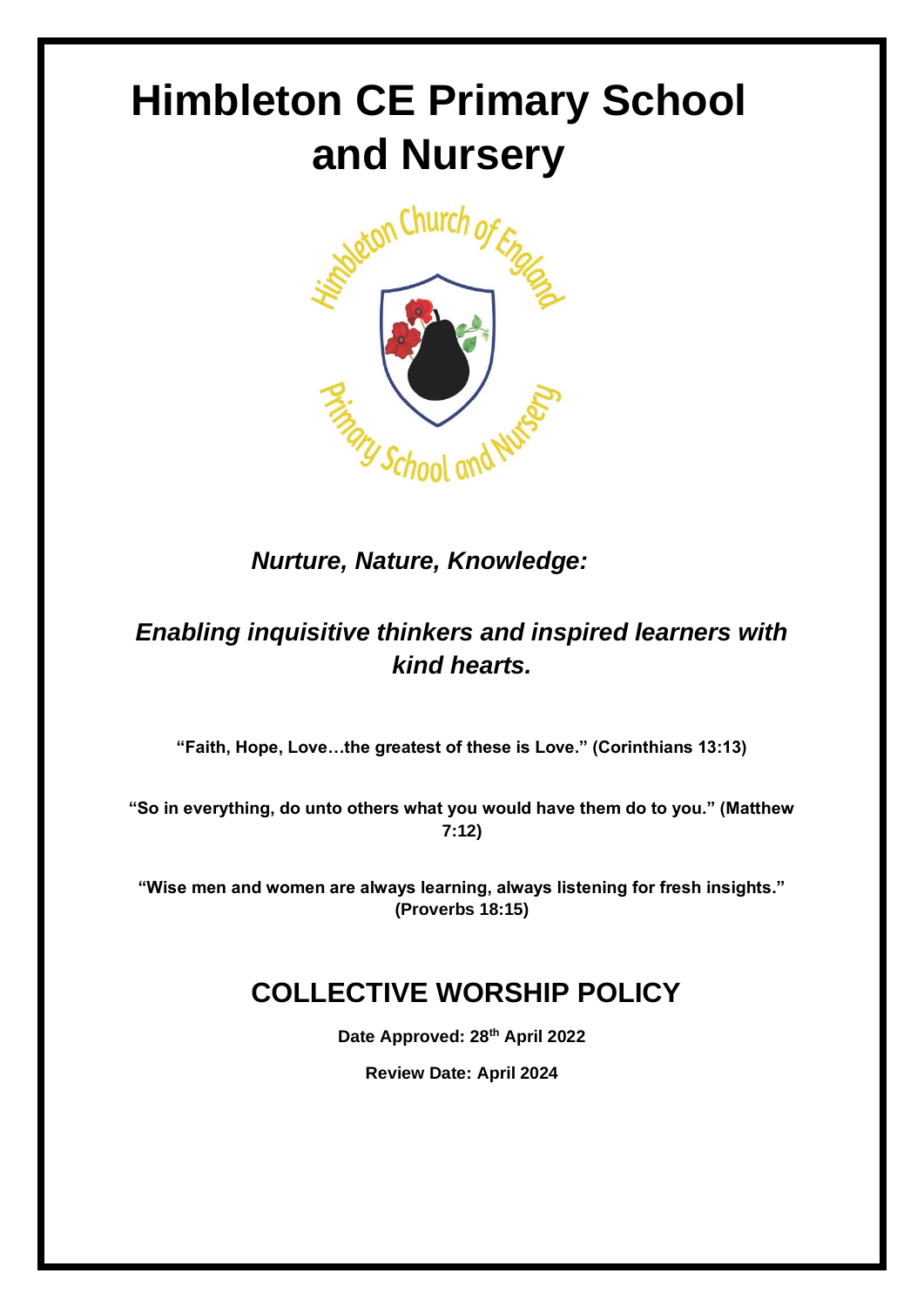## **"Collective worship is the beating heart of our school, so everyone is part of an act of worship every day."**

## **Contents:**

- 1. Legal [framework](#page-1-0)
- 2. School Statement on Collective Worship
- 3. Aims and Guiding Principles
- 4. Pattern of Collective Worship
- 5. Planning, Recording, Monitoring and Evaluation
- 6. Roles and Responsibilities
- 7. Staff Development and Training
- 8. The Right of Withdrawal from Collective Worship
- 9. Policy Review

## <span id="page-1-0"></span>**1. Legal Framework**

There must be a daily act of Collective Worship in all maintained schools for all pupils, other than those in a nursery class or a nursery school. This can take place at any time in the school day and in any groupings. Collective Worship in a Church of England school must be in accordance with the tenets and practices of the Church of England. In other words, the law on Collective Worship that applies in a community school, "that it should be wholly or mainly of a broadly Christian character", is not relevant. Worship in Himbleton Church of England Primary School and Nursery should be distinctly Christian and reflect Anglican traditions.

## **2. School Statement on Collective Worship**

In Himbleton, worship is central to the life of school and is the main platform for exploring the school's vision:

### **Enabling inquisitive thinkers and inspired learners with kind hearts.**

At Himbleton, we are driven by our deep rooted Christian commitment to the children's wellbeing and education. We want to develop a safe and exciting environment where all God's children flourish through opportunities and enquiries in a nurturing environment to become lifelong learners.

It is well planned and of high quality so that the whole school community is engaged on a journey of discovery, exploring the teachings of Jesus and the Bible.

For Christians in church, worship is about honouring God and responding to the loving nature of God as revealed through the Trinity: Father, Son and Holy Spirit. A school is not a church but is a collection of people who come from a variety of backgrounds for the purpose of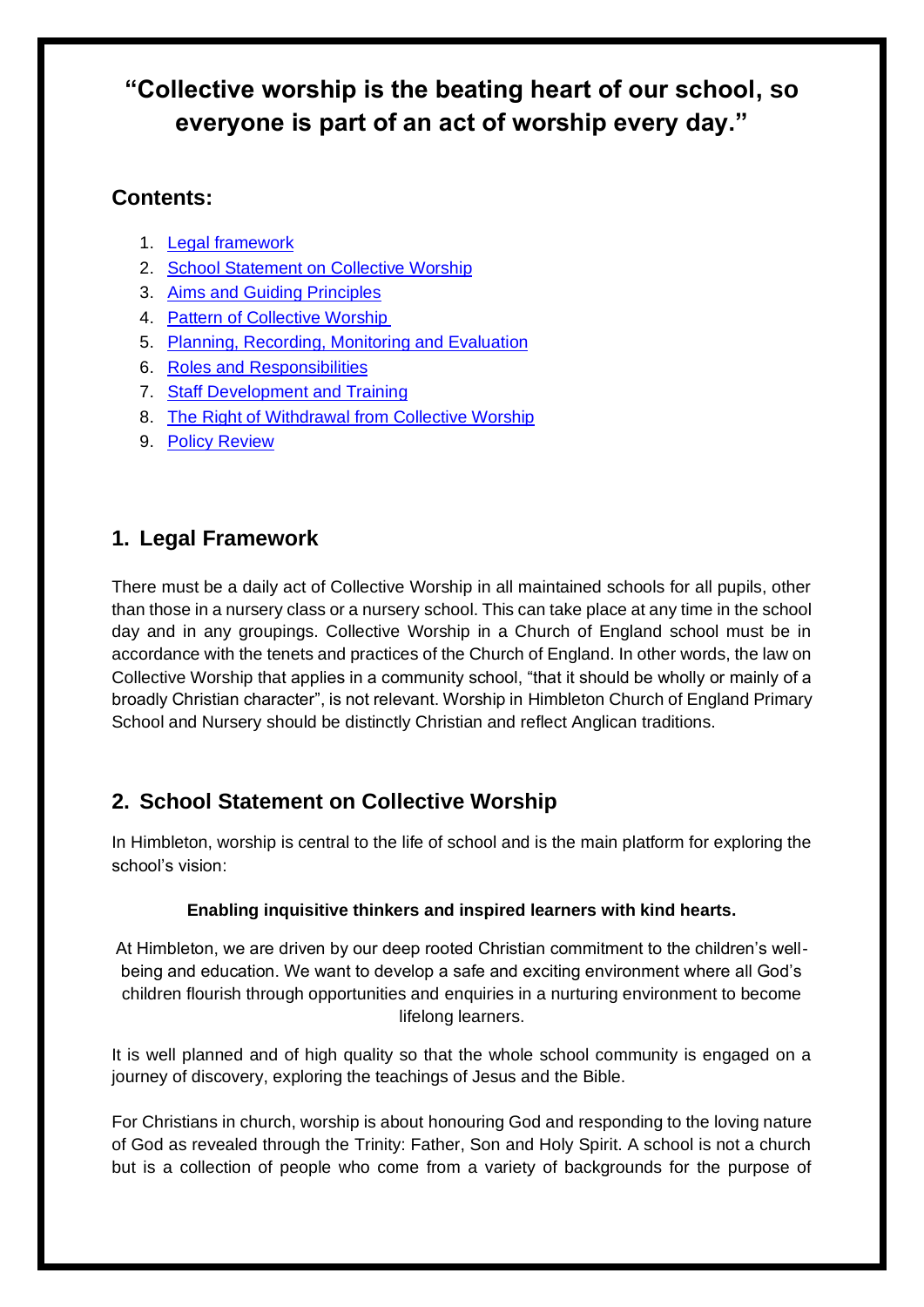education. The family backgrounds may be very different and Collective Worship must take account of the varied circumstances of staff and pupils.

However, in Himbleton the purpose of Collective Worship will be to lead people to a threshold where they can witness worship and join in if they wish.

Through Collective Worship, pupils will be offered a space and a place for the telling of the Christian story. They will be offered an understanding of worship through being invited to participate in or observe prayer, reading and reflection on the Bible, liturgy, sacrament and experience of the musical and other imaginative riches of Christianity. Opportunities to reflect on the beauty, joy and pain of the world will be given. Pupils will be given time to consider their responsibilities to others and to grow in love and service. Time will be given for celebration, both for the accomplishments of school members and to mark the seasonal festivals of the Christian calendar and those of other faiths. Pupils will be offered time to be able to contemplate and develop spiritually. Collective Worship in our school is invitational, inspirational and inclusive.

## **3. Aims and Guiding Principles**

Collective Worship is pivotal to the life of the school and as such it encompasses all that we do and supports the outworking of our school vision. Therefore, at its heart, Collective Worship at Himbleton strives to follow the following principles:

#### • **It is invitational**

Acts of Collective Worship will:

- $\circ$  nurture and maintain the dignity of the image of God in everyone through working for social justice.
- o encourage pupils to consider the needs of others through charitable service and courageous advocacy.
- o nurture reflection, stillness, meditation and prayer.
- $\circ$  provide pupils with (age appropriate) opportunities to explore the spiritual dimension of their lives through music, images and words.
- o provide a sense of occasion that is separate from the rest of the school day.
- $\circ$  foster an appreciation of the natural world and our shared responsibilities for maintaining it.
- o develop clear partnerships between worship in the school and the wider community.

#### • **It is inclusive**

Our understanding of Christianity is that it is an inclusive faith which mirrors the attitude of Jesus Christ in the Gospels. Thus, we welcome children and staff of all faiths to our worship. Through their Christian character, our acts of Collective Worship will:

- o recognise and celebrate the diversity of cultures, lifestyles and faiths which exist in our school and local community.
- o have an atmosphere in which everyone feels valued and safe.
- o be appropriate for every student to attend.
- o focus on issues and experiences which are relevant to the pupils.
- $\circ$  foster active roles of pupils, parents and members of the local community in preparation, participation and leadership.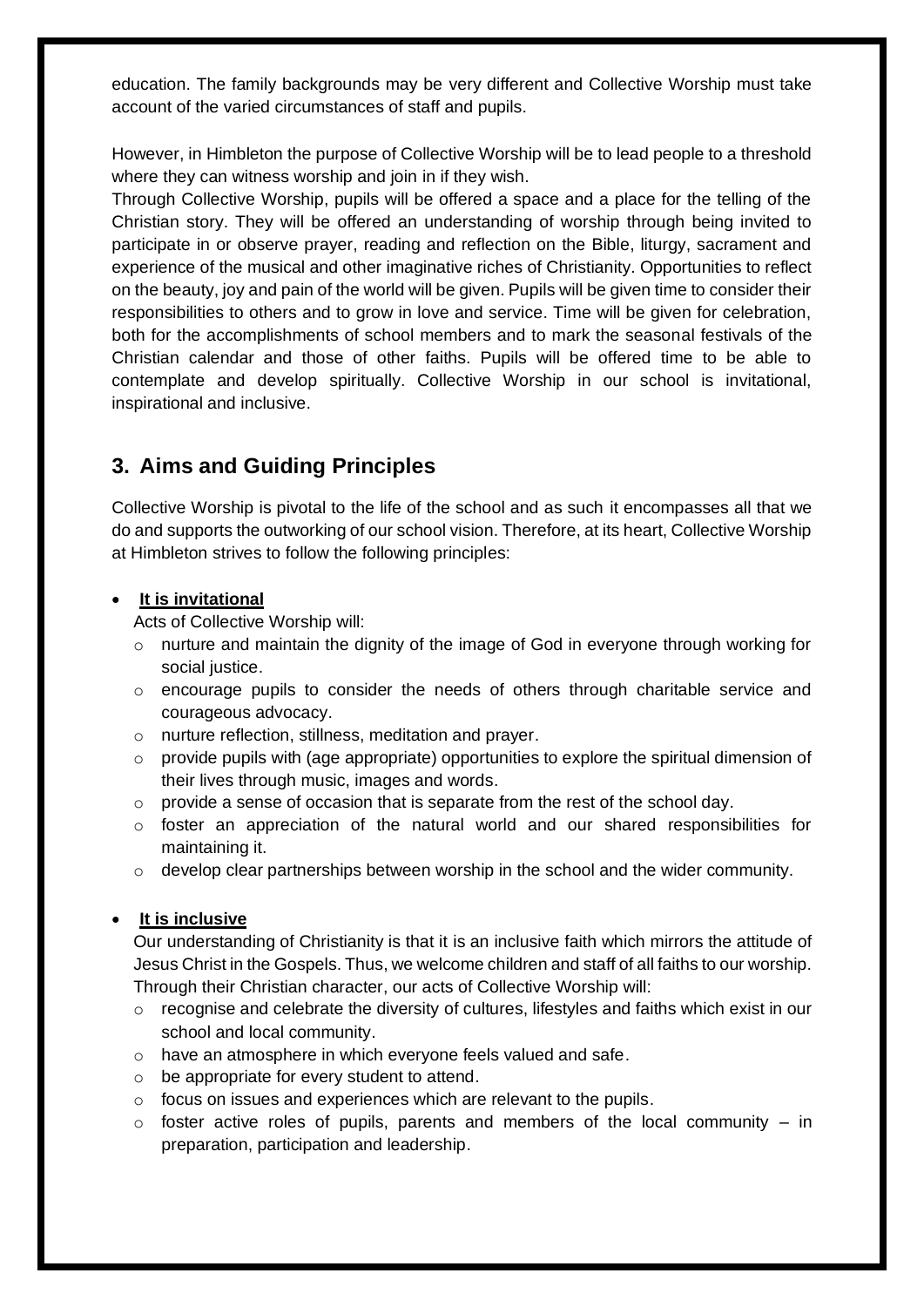$\circ$  provide a variety of different opportunities for reflection, understanding of diverse liturgical traditions, participation, challenge and enjoyment where all present can be actively involved and develop their own spirituality whilst contributing to the communal journey.

#### • **It is inspiring**

Our acts of collective worship provide wider opportunities to:

- o promote wide ownership of our Christian vision.
- $\circ$  assist learners to have increased awareness and to reflect upon fundamental issues about life.
- o enhance, complement and extend curricular work.
- o develop learners' understanding of the Christian faith and Church (Anglican) practice through appropriate Biblical and liturgical content, including sharing the Eucharist.
- o encounter and explore Jesus's teachings and the trinitarian nature of Christian faith.
- $\circ$  provide an experience of worship that will offer opportunities for those present to observe and / or respond to the presence, power and peace of God as understood by Christians. This will always be invitational, offering an opportunity to take part whilst allowing the freedom for those of other faiths and none to be present with integrity.
- o identify opportunities for Christian celebration which can be associated with other school events.
- $\circ$  include appropriate references to and elements of other faiths and secular worldviews.
- $\circ$  include opportunities to celebrate the academic, social, personal and wider achievements of pupils.
- o ensure that materials and themes for worship are carefully selected to ensure that children have a clear understanding of how the teachings of Jesus impact what we do locally, nationally and globally.

#### • **Therefore, we will ensure that:**

- o a range of people are involved in leading worship, including learners.
- $\circ$  opportunities are offered to all children and staff to develop their skills in planning, leading and evaluating the impact of school worship with the support and shared engagement of the local church community. Pupils will be at the centre of this process taking on increasingly independent roles in planning and leading worship.
- $\circ$  the timetabling of acts of worship includes the use of the local church and various groupings of pupils.
- $\circ$  worship is planned in relation to our distinctive Christian vision and associate values.
- o worship is regularly evaluated by a range of members of the school community.
- o opportunities for worship / prayer are offered throughout the day.

## **4. Pattern of Collective Worship**

We meet daily for Collective Worship as a whole school, in the KS2 classroom.

Our worship consists of 4 stages:

• Welcome – we welcome the community, with music, liturgy and the lighting of a candle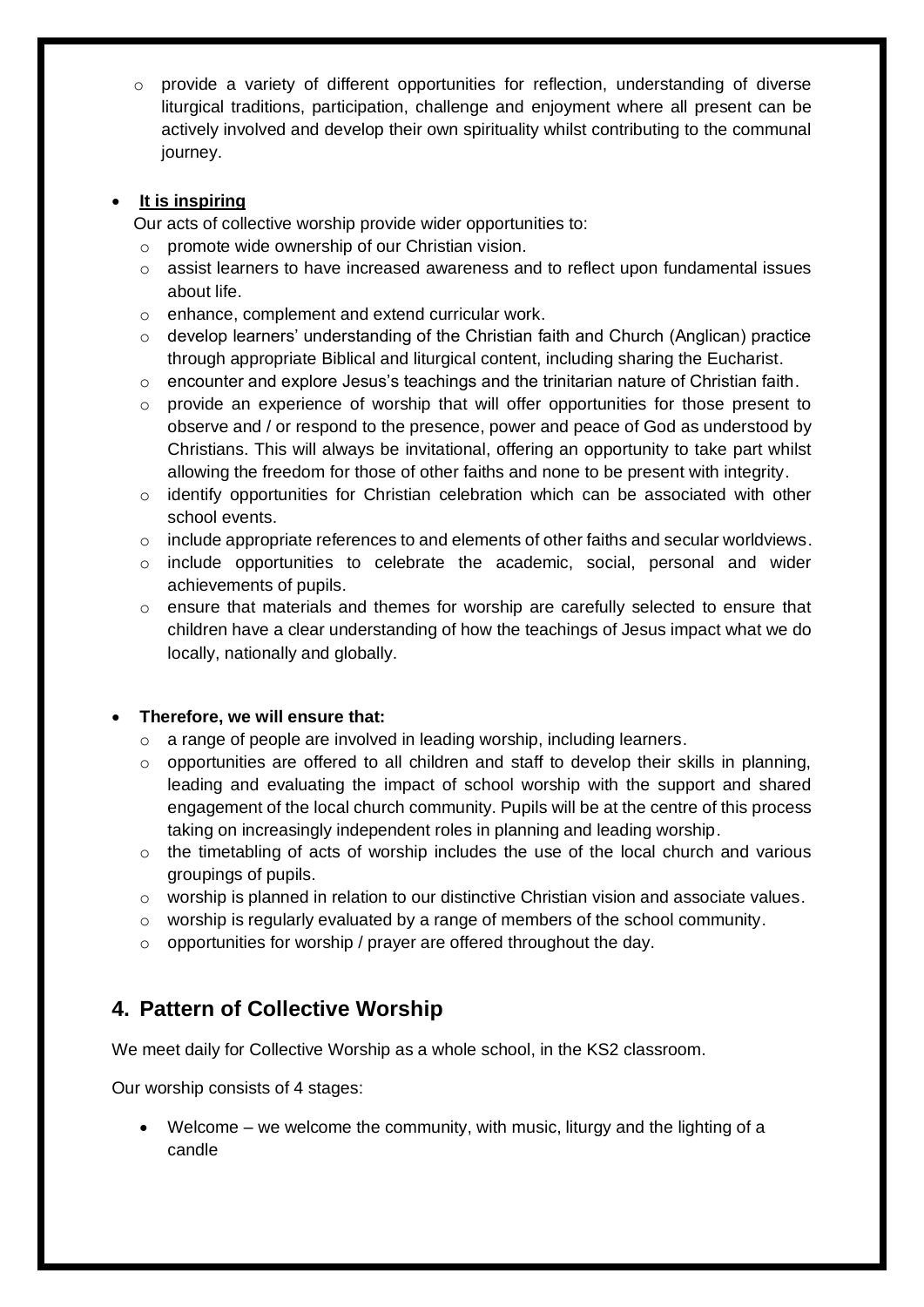- Learning we share a Bible reading or story, followed by an activity to engage pupils with the Christian message.
- Reflect we think about what God might be saying to us through our worship by discussing, sharing, reflecting, praying or singing.
- Respond we share the message of the worship again and think about how we might be challenged or inspired to take action as a result of worshipping.

We close with liturgy, final prayer, music and the blowing out of our special candles.

## **5. Planning, Recording, Monitoring and Evaluation**

#### • **Planning:**

- $\circ$  A termly overview for worship is planned each term in conjunction with SLT, Collective Worship Leader, children and local clergy.
- o Planning follows clear themes which explore the Christian understanding of God as Father, Son and Holy Spirit, uses the Bible for inspiration, stories and guidance, and observes the cycle of the Church's calendar and the calendars of other faiths.
- $\circ$  For each act of Collective Worship, we learn and say prayers from several sources, in particular the Lord's Prayer and the blessings in common use. We also sing a wide variety of hymns and songs from traditional to modern and experience Christian symbols in worship, reflecting on their meaning.
- $\circ$  The use of prayer, silence and reflection is routinely planned as part of the worship.

#### • **Monitoring and Evaluation:**

- o The effectiveness of Collective Worship is monitored within our regular monitoring cycle by the SLT, Collective Worship Lead, Governors and CREW to ensure that it remains invitational, inclusive and inspiring.
- $\circ$  At the end of each term, the successes of Collective Worship are evaluated with the pupils to then make improvements for the next term.

## **6. Roles and Responsibilities**

#### • **The Governing Body should:**

- o provide a statement within the school prospectus which makes clear that the aims of Collective Worship within the school are based on its Christian foundation and includes parents' legal right to withdraw their children from the act of worship.
- o ensure that the school fulfills its legal responsibility for Collective Worship.
- $\circ$  in conjunction with the Headteacher, monitor the effectiveness of Collective Worship within the school and make recommendations for its development in accordance with the SIAMS Schedule.

#### • **The Headteacher / Collective Worship Lead should:**

- $\circ$  co-ordinate timetabling / themes across the year(s) into long, medium and short-term planning, in conjunction with the school and church community.
- $\circ$  ensure that the school prospectus, welcome / induction pack and website have clear statements about the school's ethos for Collective Worship, (including the right of withdrawal).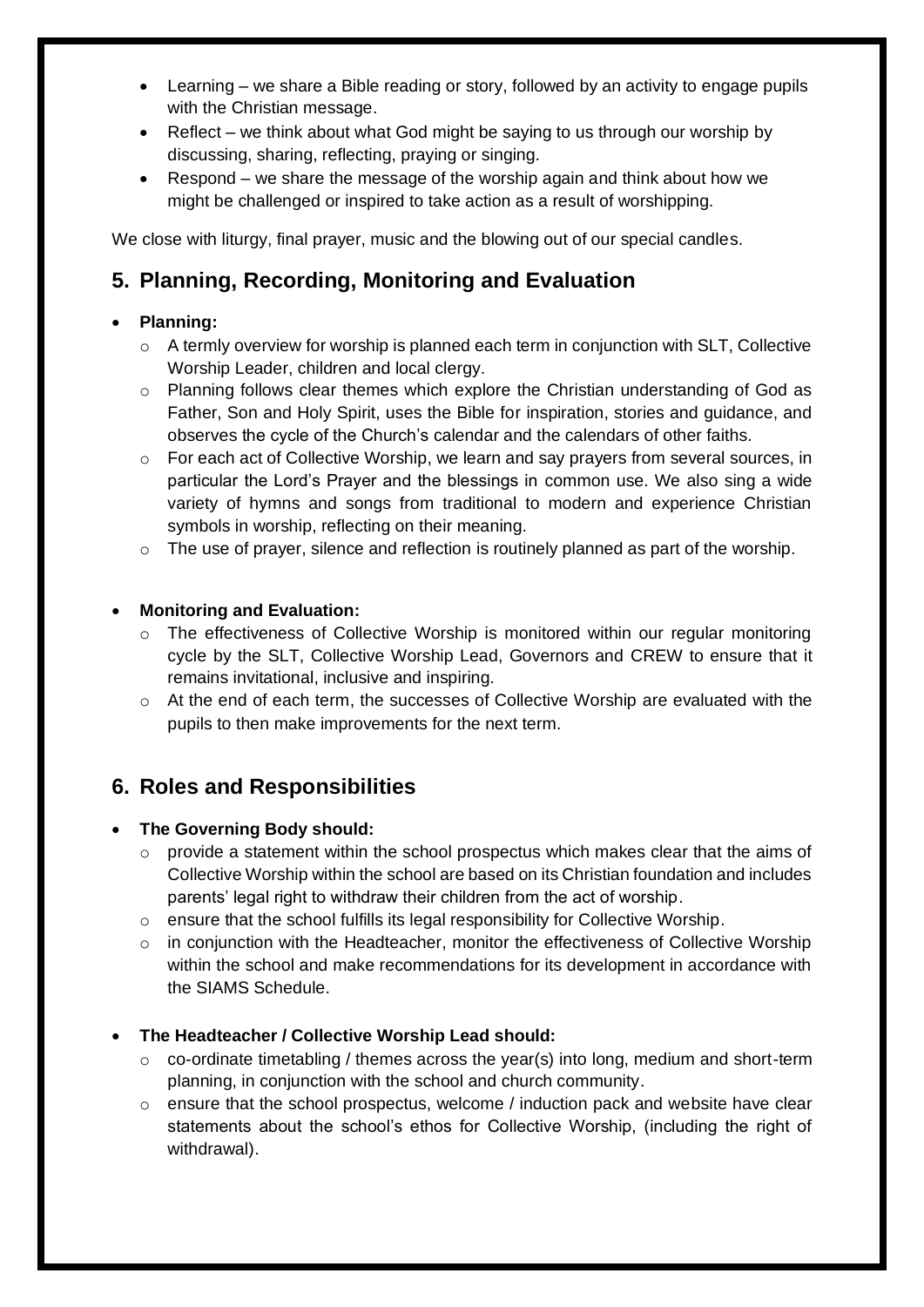- $\circ$  ensure that there is a balance of regular and on-off visitors during the year and being a point of contact for those visitors so that they understand their contribution to the worship life of the school.
- o organise the evaluation of Collective Worship.
- o be a part of the SIAMS inspection process.
- o support other members of staff.
- o know where to go for good resources to support worship.
- $\circ$  liaise with the music leader to ensure that music used as part of school worship fits the themes and school ethos and is appropriate for use in school worship.
- o lead staff meetings that have a focus on Collective Worship.
- $\circ$  be responsible for leading school worship teams, or prayer & reflection spaces.

#### • **The CREW should:**

- o plan and lead Collective Worship.
- o suggest new ideas for Collective Worship.
- $\circ$  contribute to the monitoring and evaluation of Collective Worship in the school.
- o promote Collective Worship within the school.

#### • **Staff should:**

- o support the crucial role that Collective Worship plays within the school.
- o plan and lead Collective Worship when required.
- $\circ$  provide opportunities for pupils to reflect on worship at other times during the week.

## **7. Staff Development and Training**

We ensure that all staff, including support staff, receive appropriate training and opportunities for professional development, both as individuals and as groups or teams. This support is provided by the Diocese of Worcester Education Team. Training needs for staff may be identified through regular audits as well as performance management cycles. Additionally, support and guidance are provided for visitors and the clergy who lead Collective Worship.

## **8. The Right of Withdrawal from Collective Worship**

The 1944 and1988 Education Acts state that parents have the right to withdraw children from Collective Worship and suitable arrangements should be made to accommodate these children.

On occasion, a parent may make a request for their child to be withdrawn from Collective Worship. There is an expectation that parents wishing to request a withdrawal will meet with the Headteacher to discuss their concerns and requirements. It may be helpful to establish:

- the elements of worship in which the parent would object to the child taking part.
- the practical implications of withdrawal.
- whether the parent will require any advanced notice of such worship, and if so, how much.

Where parents have withdrawn their children from Collective Worship and request religious worship according to their faith or denomination, the governors and Headteacher will seek to respond positively to such requests providing: